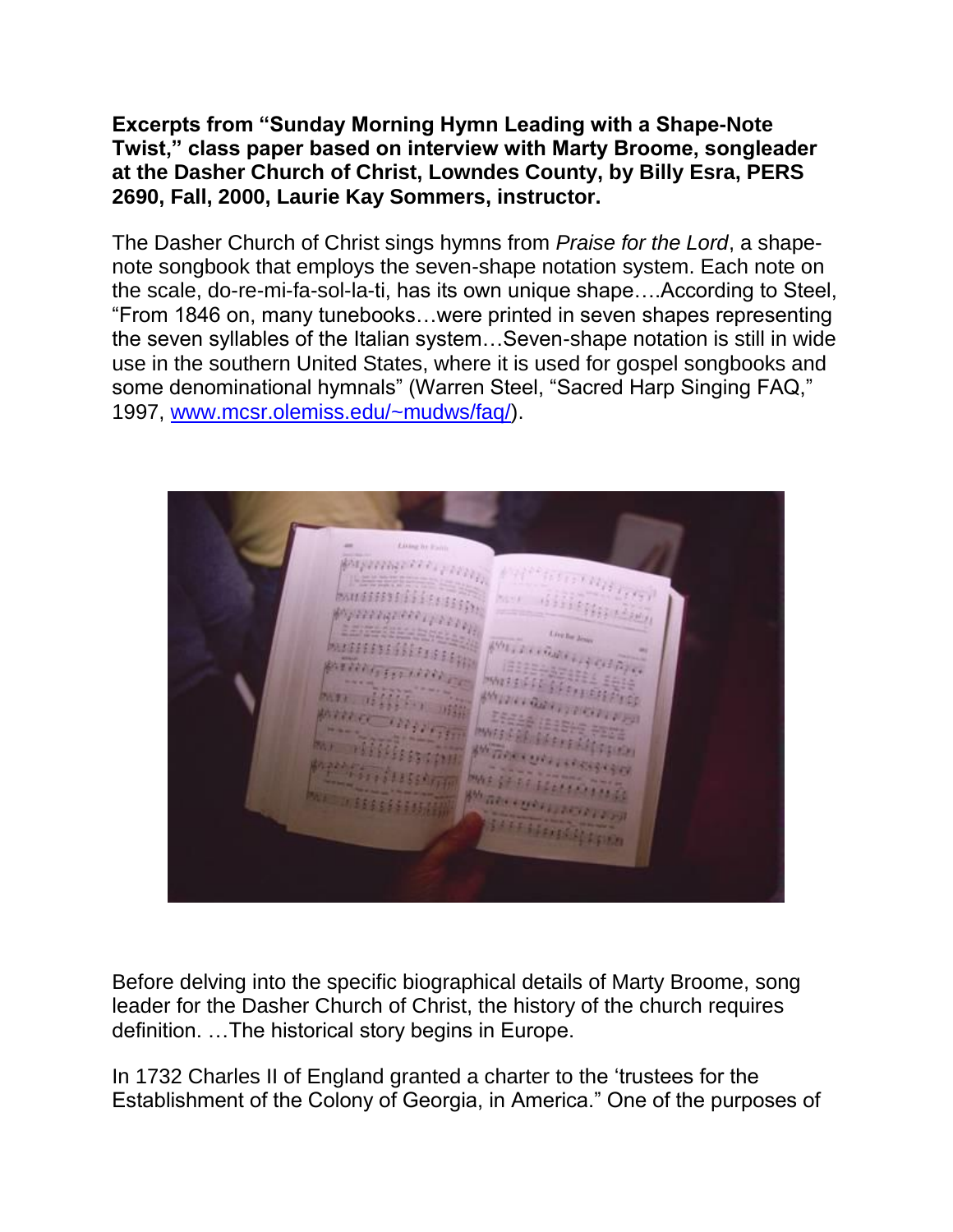these trustees was to furnish a 'refuge for the distressed Salzburgers and other Protestants." The first of the Salzburgers formed their own community and called in Ebenezer in the county of Effingham, March 1734 (Dasher Church of Christ Directory, "Our History, The Dasher Church of Christ, 1999, page 4).

Religious zeal, heavily influenced by the New Testament in the Bible, was elemental to the Salzburger community. "The movement to restore New Testament teaching to the extent of breaking denominational fellowship was effected by Herman Dasher" (Dasher Church of Christ, 1999, page 4). Dasher and his followers, including about 30 of the Salzburgers, came to Lowndes County in 1832. Richard Wisenbaker gave the church land for a church building. Originally the Corinth Church of Christ, the Dasher Church of Christ "met on the land donated by Wisenbaker until 1952 when it was moved about one quarter of a mile to its present location facing Georgia Christian School, in the community of Dasher, Georgia" (Dasher Church of Christ, 1999, page 4). Many families, including the Wisenbakers, McLeods, and Copelands, have been a part of the church and community for several generations.

Marty Broome and his family, though, have only attended the Dasher Church of Christ for one and one half years….Music holds a strong presence in the Broome family. Marty himself plays guitar, plays piano by ear, participates in various gospel quartets, and leads music at church….Marty claims, "I come from a long line of people that are interested in music."…All of Marty's brothers lead music; even Marty's son, who is only 13, continues this family tradition of music and song leading….

Marty definitely enjoys song leading. In fact, he even teaches music leadership classes at the Church of Christ. He knows quite a bit about shape notations and its function in music, but he is not so sure that the congregation holds the same type of knowledge.

Most people that attend, even Dasher Church of Christ--and they've been singing shapenotes all of their lives--don't really know what shapenotes are. They know that this is what they sing and this is what these notes always look like all of their lives, and all of their grandparent's lives (Broome interview 11-12-2000).

They learn the songs by memorization. This folk tradition, along with the lack of instruments and four-part harmony, is a part of this community's cultural heritage that has been passed down from generation to generation. To the